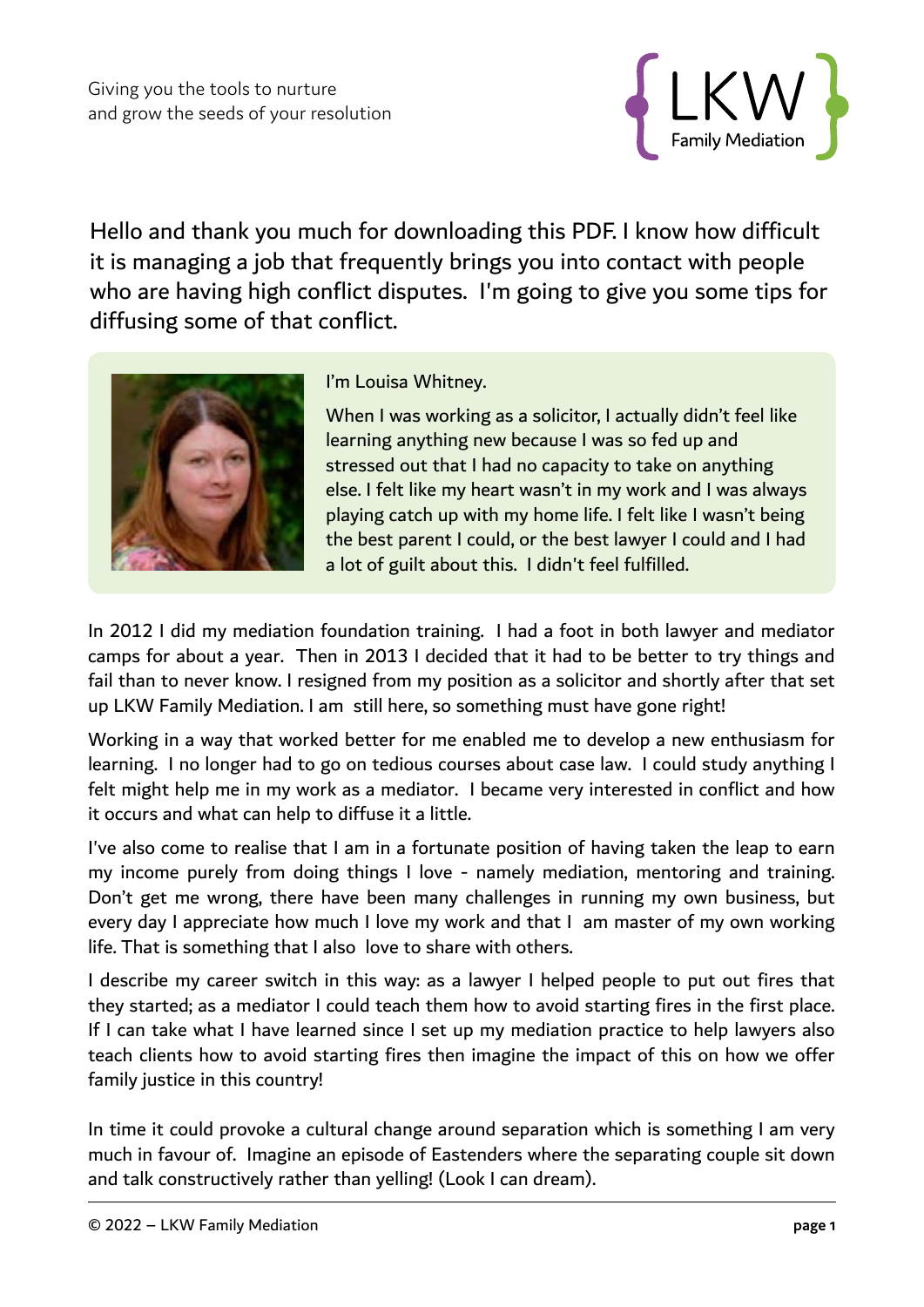These are the top 5 tips that you can teach clients to help them manage their conversations more calmly and constructively (they work for any conversations so you can also use them yourself!):

# **TIP 1**

### **WHAT ARE THE CURRENT BARRIERS TO BEING CALM?**

This is really important. Calm is an essential ingredient in a constructive conversation but there are physiological barriers to the calm state needed. If your client is stressed, pressured and overwhelmed then they may well be in their fight or flight response which means they simply don't have access to their full brain functioning. If this has been going on for a long time then they have probably had adrenaline and cortisol rushing into their system for some time. We know the long term effects stress can have on people and it's not conducive to being calm. People who are anxious, on edge, worried and scared will find it harder to have calm conversations. Looking after yourself has to be a priority in any stressful situation to help counteract the stress response that goes on in the body.

## **TIP 2**

### **KNOW YOUR TRIGGERS**

You know you want to have a calm conversation but someone says a particular thing and then wow you've gone from calm to incandescent or sobbing in a nano second. We all have triggers. These can be things that we're afraid of. It might relate to something that happened to us in childhood or adulthood. It might be related to the person we're having the conversation with, or it might be something that triggers you with anybody. This often happens to those dealing with a separation but it happens in all difficult conversations too.

By being aware of what might trigger us we take our power back. We know something might be a trigger but firstly we're aware of it so we can choose how we react (our fight or flight doesn't kick in in the same way). Secondly, by being aware of our triggers it enables us to give some forward thinking to what might be difficult for us to hear and to address this, or at least, work on hearing difficult things.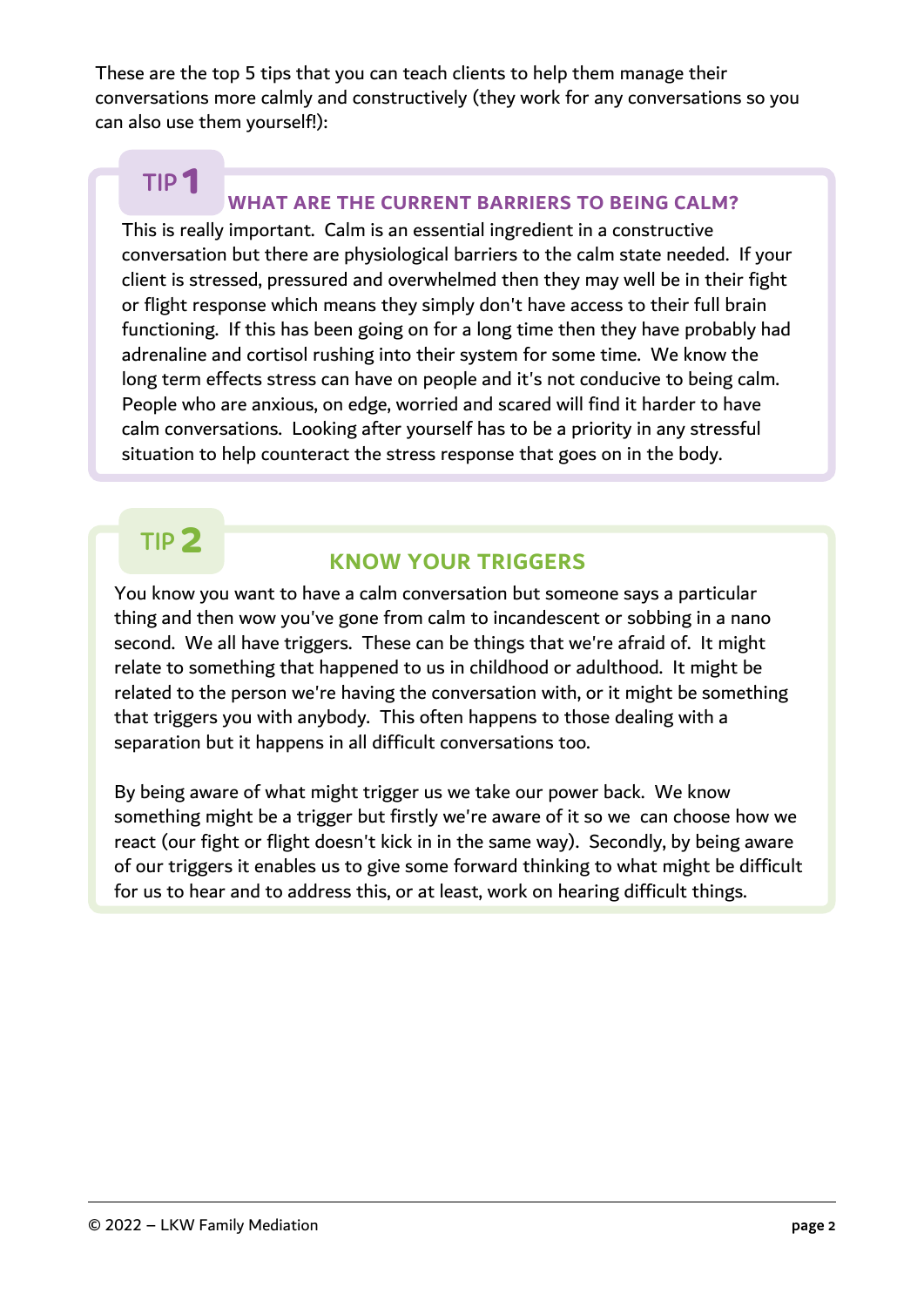# **TIP 3**

### **A LESSON IN PROPERLY LISTENING**

Newsflash from a family mediator: lots of people don't listen properly. Often we listen to respond so we filter some of the information for the bits that we particularly need. Separating couples sometimes listen to react: they have a view on what the other person is thinking and they're upset or angry about it. As soon as they hear something (anything!) that they think confirms that's how the other person feels they're off. It might be shouting or crying but they've heard enough to confirm their view. **Listening to understand is different**. It's listening without any preconceived views on what the person might be saying or mean. You are listening purely to appreciate their point of view. A little confession: I don't think I did this as a lawyer. I just listened for the key bits of information I needed and I'm sure I missed a lot as a result of this.

## **TIP 4**

#### **ACKNOWLEDGE AND SUMMARISE**

Once you have listened to someone (and listened to understand) then it can help to summarise what you think they're saying. This enables you to check if you've understood but it also enables them to check that they've been heard on things that are important to them. It can easily iron out any misunderstandings at an early point. Acknowledging emotions can also be a very powerful tool. You might privately think that you don't know why someone is upset about something but if you can say "I can see this has upset you" it helps the person to feel seen and heard. This is really powerful in discussions between separating partners.

## **TIP 5**

#### **USE "I" LANGUAGE AND AVOID WHY OR WHAT WORDS**

One of the things about difficult conversations is that one or both parties often feel defensive even before a conversation starts, so it can help to avoid language in the conversation that might trigger defensiveness. Starting any question with "why" or "what" can make the other person feel like they are being asked to justify themselves. A way round this is to ask things like "I'm wondering" or "I'm curious". For example "I'm wondering how you felt when this happened". Or"I can see this was a difficult time for you and I'm curious to understand what led up to this event". This can help the person to feel more open to discussions. If you're having to approach a particularly challenging part of a difficult conversation then it can also help to soften your tone a little.